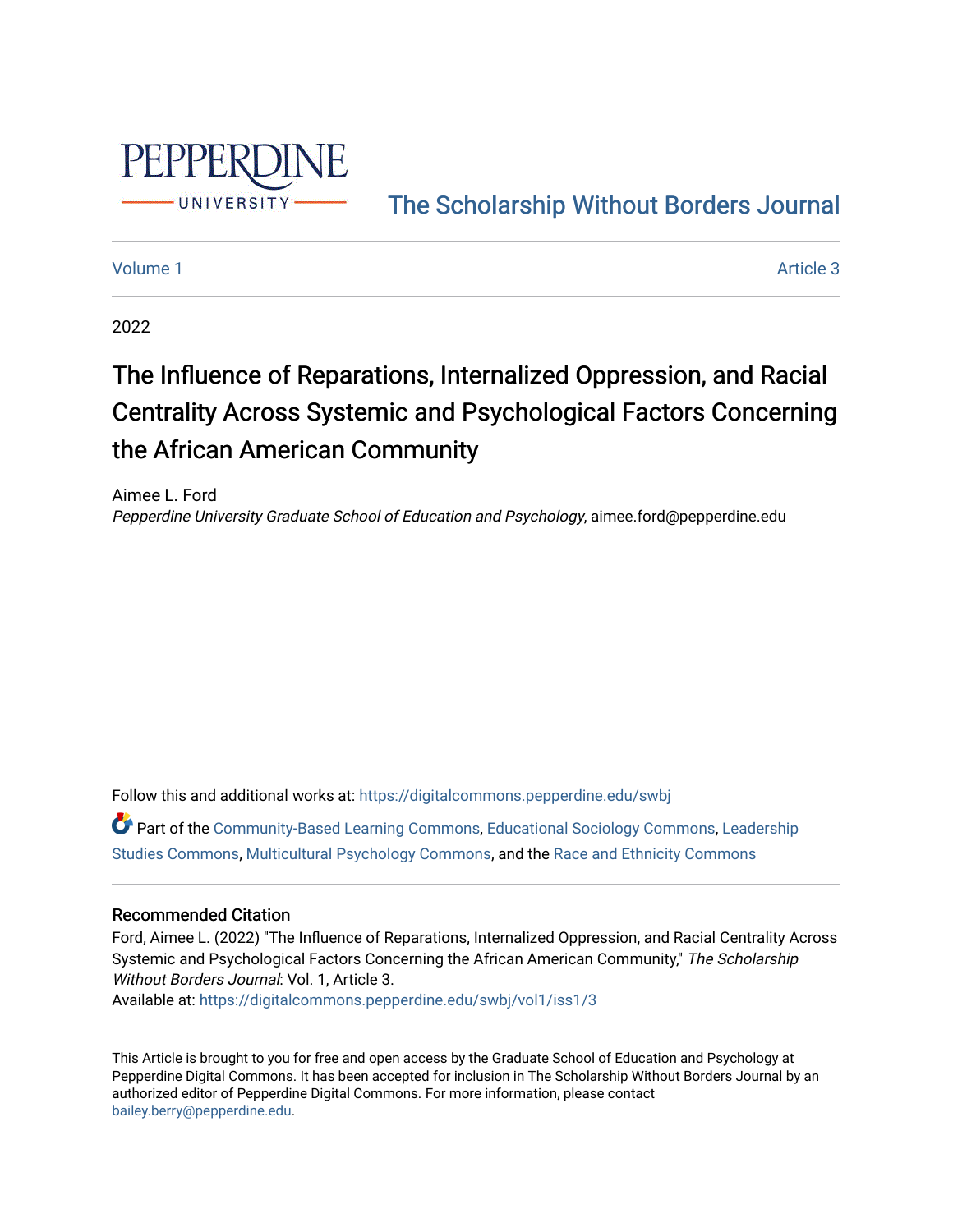# **The Influence of Reparations, Internalized Oppression, and Racial Centrality Across Systemic and Psychological Factors Concerning the African American Community**

The African American community has been affected socially, economically, and systemically through the intergenerational effects of African Chattel slavery (Craemer et al., 2020; King & Page, 2017; Prager, 2017; Ukombozi & McMillan, 2011). The current system that continues to promote economic disparities and oppress the African American community has been traced back to the denial of paid reparations to African slaves following emancipation. Racial subjugation has been passed down through the generations and has led to contemporary issues that affect the African American community such as internalized oppression, racial centrality, and economic inequity. Thus, racial centrality is defined as the connection to one's race and the characterization of that connection with one's identity (Bryant, 2011). However, the lack of identity that is caused by those who are not connected to their race can stem from internalized oppression. This is defined as a hierarchical system in which oppressed racial groups experience and accept themselves to be less equal or valuable by societal standards.

The literature suggests that examination of the denial of reparations can be utilized to understand the origin of contemporary internalized oppression and subsequent social and mental health consequences within the African American community (Barbarin et al., 2019; Bryant, 2011; Gillum, 2019; King & Page, 2017; Prager, 2017; Settles et al., 2010; Ukombozi & McMillan, 2011). Though reparations would be paid only to direct descendants of African slaves, internalized oppression from systemic inequity and disparities in economic mobility are social justice issues that affect the Black American and African American community holistically (Davidai & Walker, 2021). By utilizing academic literature, this article will compare various manifestations of systemic oppression with the historical and contemporary significance of reparations. **The Historical Significance of Reparations**

The significance of reparations extends beyond monetary compensation. According to the literature, one of the purposes of reparations is to heal the deeprooted wounds of African chattel slavery that were the result of violence, inhumane treatment, and crimes against humanity (King & Page, 2017; Prager, 2017; Ukombozi & McMillan, 2011). Historically, African chattel slavery began with a seasoning process in which enslaved Africans were systematically stripped of their humanity and broken down physically and psychologically to ensure complete obedience and acceptance of a lifetime of enslavement (Ukombozi & McMillan, 2011). To establish obedience, newly enslaved Africans were branded, beaten, sexually assaulted, and tortured. The overall purpose of this seasoning process was to dehumanize by establishing the concept that African slaves were property rather than people.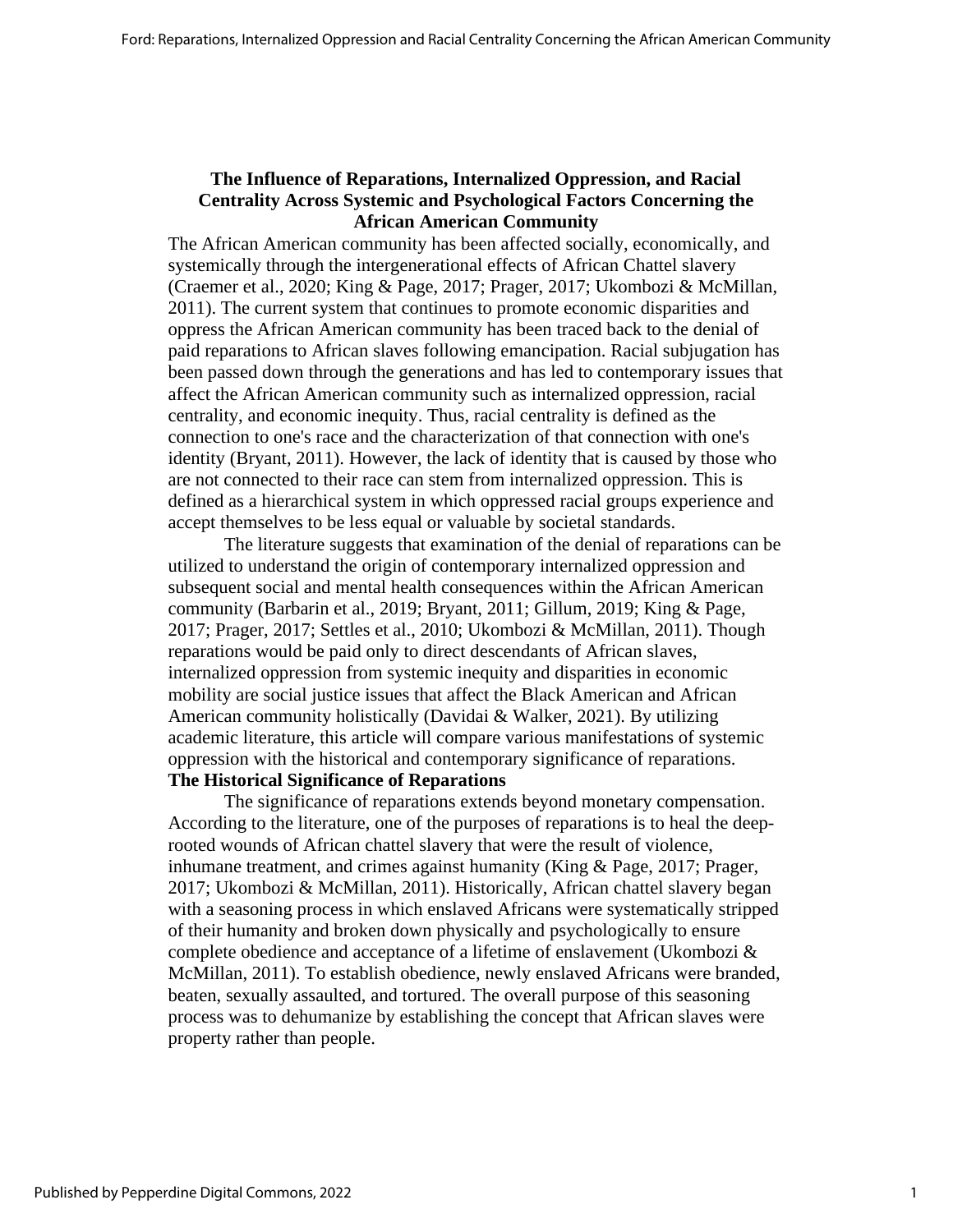Contemporary internalized oppression is rooted in intergenerational trauma and compounded by a lack of systemic and social accountability regarding the brutality of African chattel slavery, and the continued racial subjugation of African Americans (Ukombozi & McMillan, 2011). Research by Ukombozi and McMillan suggests that African Americans have been historically and systemically conditioned to accept oppression, thus causing decreased racial centrality. To understand the foundation of decreased racial centrality and internalized oppression, the literature suggests there must be a collective recognition of African chattel slavery as, stolen identity and traditions, loss of freedom and human rights, and extreme violence and brutality (King & Page, 2017; Prager, 2017; Ukombozi & McMillan, 2011).

Racial domination and subjugation continue to promote civil, economic, mental health, and social oppression within the African American community (King & Page, 2017). Due to such effects, African American individuals may reject reparations because they have been historically and contemporarily inclined to feel undeserving of restitution (King & Page, 2017; Ukombozi & McMillan, 2011). Accordingly, a challenge presented when promoting a united demand for reparations is convincing the African American community that they can win (King & Page, 2017). In contrast, Prager (2017) proposes that social shame may be the cause of internalized oppression because demands for reparations are dismissively viewed as an example of refusal by African Americans to move beyond the remembrance of African chattel slavery. Additionally, this theory reflects that there is a societal refusal to see the connection between African chattel slavery, reparations, and contemporary systemic oppression.

The denied recognition of the effects of African chattel slavery at an individual, institutional, societal, and systemic level can be a root cause of internalized oppression (King & Page, 2017; Prager, 2017; Ukombozi & McMillan, 2011). Thus, the significance of denied reparations provides a framework to understanding how an African American individual may internalize oppression through disconnection from identity and living within a societal system that continues to promote racial bifurcation and inequity. Along with the acknowledgment of the history of African Chattel slavery, monetary reparations would be a benefit that could offer a decrease in internalized oppression and emphasize positive racial centrality (Craemer et al., 2020).

#### **Monetary Reparations for the Descendants of African Slaves**

An advantage of reparations is paid restitution, which not only provides capital gains but offers the internalized benefits of societal recognition for the brutality and loss of identity caused by African chattel slavery (Prager, 2017). Reparations accounting for the intergenerational monetary and capital losses experienced by the descendants of African slaves would be a substantial first step in working toward closing the expansive White versus African American wealth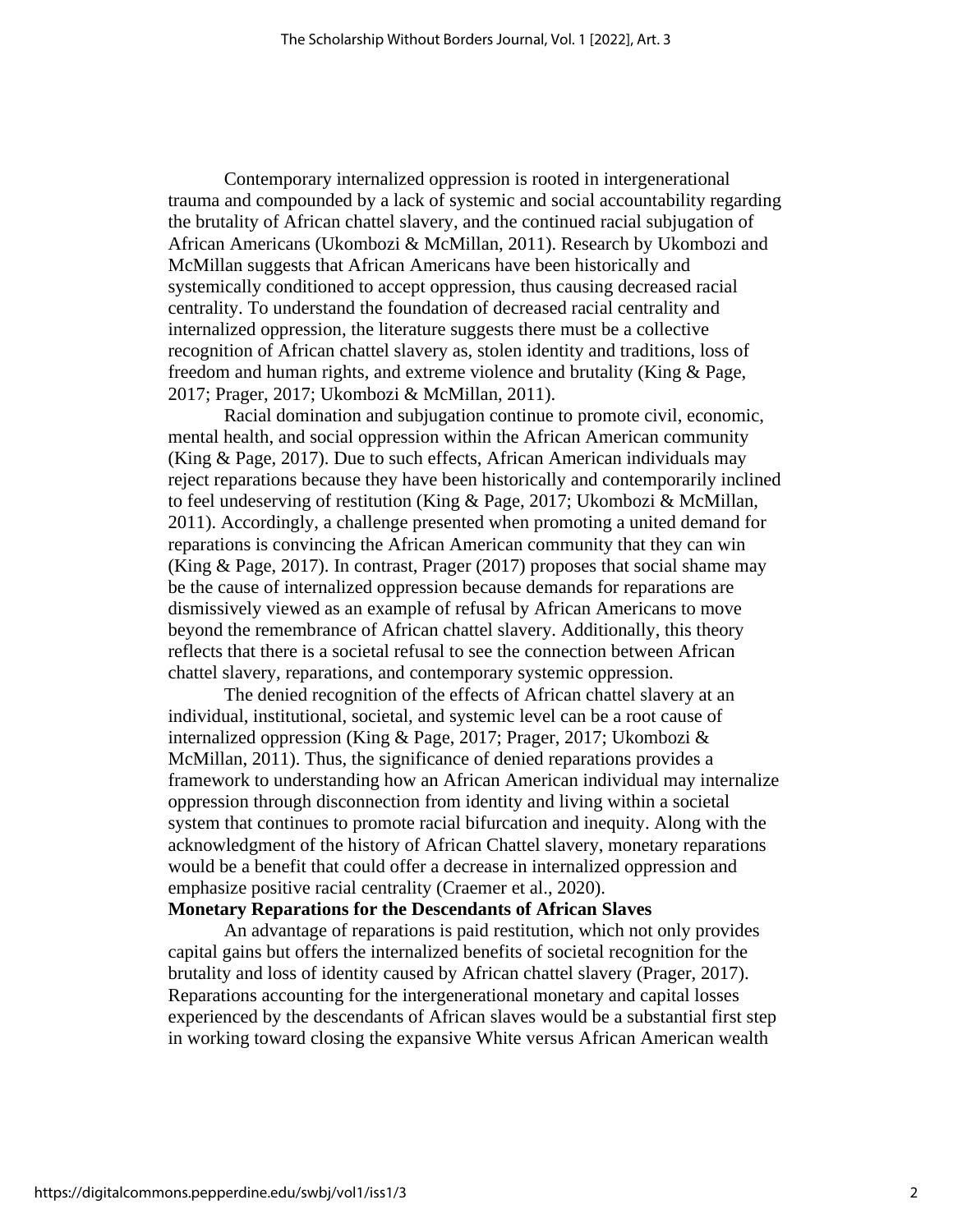gap (Craemer et al., 2020). In 2016, the national median of a White household's net worth was \$933,700 as compared to the African American household, which was \$138,200, amounting to a \$795,500 household wealth gap (Dettling et al., 2017; Craemer et al., 2020). The most recent Survey of Consumer Finance in 2019 reflects no significant change in the wealth gap since 2016, the average net worth of African American households remains less than 15% of both the mean and median White household net worth (Bhutta et al., 2020). Based on the numbers reflected in the 2016 Survey of Consumer Finance, Craemer et al. (2020) propose a minimum reparation value of \$338,240 per capita and consider this to be a conservative number.

Conflicting research provides many different theoretical models that attempt to place a valuation on reparations for the descendants of African slaves (Darity & Mullen, 2020). Also, there remains a contentious discussion between policymakers regarding whether descendants of African slaves are owed reparation (Craemer et al., 2020). According to Craemer et al. (2020), the Senate minority leader for the Republican Party, Mitch McConnell stated that reparations should only be owed to the African slaves themselves. Being that there are no living emancipated African slaves, Mitch McConnell opposes monetary reparations for descendants of African slaves because they did not directly live through African Chattel slavery. Accordingly, research suggests that in general, living victims are given a substantially higher priority involving governmental consideration to qualify for reparations than that of ancestral descendants (David, 2017). However, according to Craemer et al. (2020), the government's choice to withhold reparations at the time in which disbursement would have been temporally appropriate should bear no influence on qualifying the descendants of African slaves as being owed restitution.

Lost wages alone do not comprehensively represent the capital losses resulting from African chattel slavery (Craemer et al., 2020). An additional financial consequence of African chattel slavery involves the denial of the possibility to accumulate further capital, which would have generated the opportunity for accumulation of wealth. African slaves would have been afforded the intergenerational opportunity to pass down the accumulation of earnings and capital if reparations had been paid at the time of emancipation. In other words, the living descendants of African slaves are victims of the systemic injustice of denied reparations. Due to reparations not being made at the time, African slaves began their newly emancipated life in the face of extreme racial oppression, and with no financial capital or economic opportunities (Craemer et al., 2020). The financial consequences of reparations not being paid at the time of emancipation has powerfully negative effects intergenerationally.

When a parent or caregiver can accumulate and transmit capital, the prospects of their children and descendants are enhanced in various ways.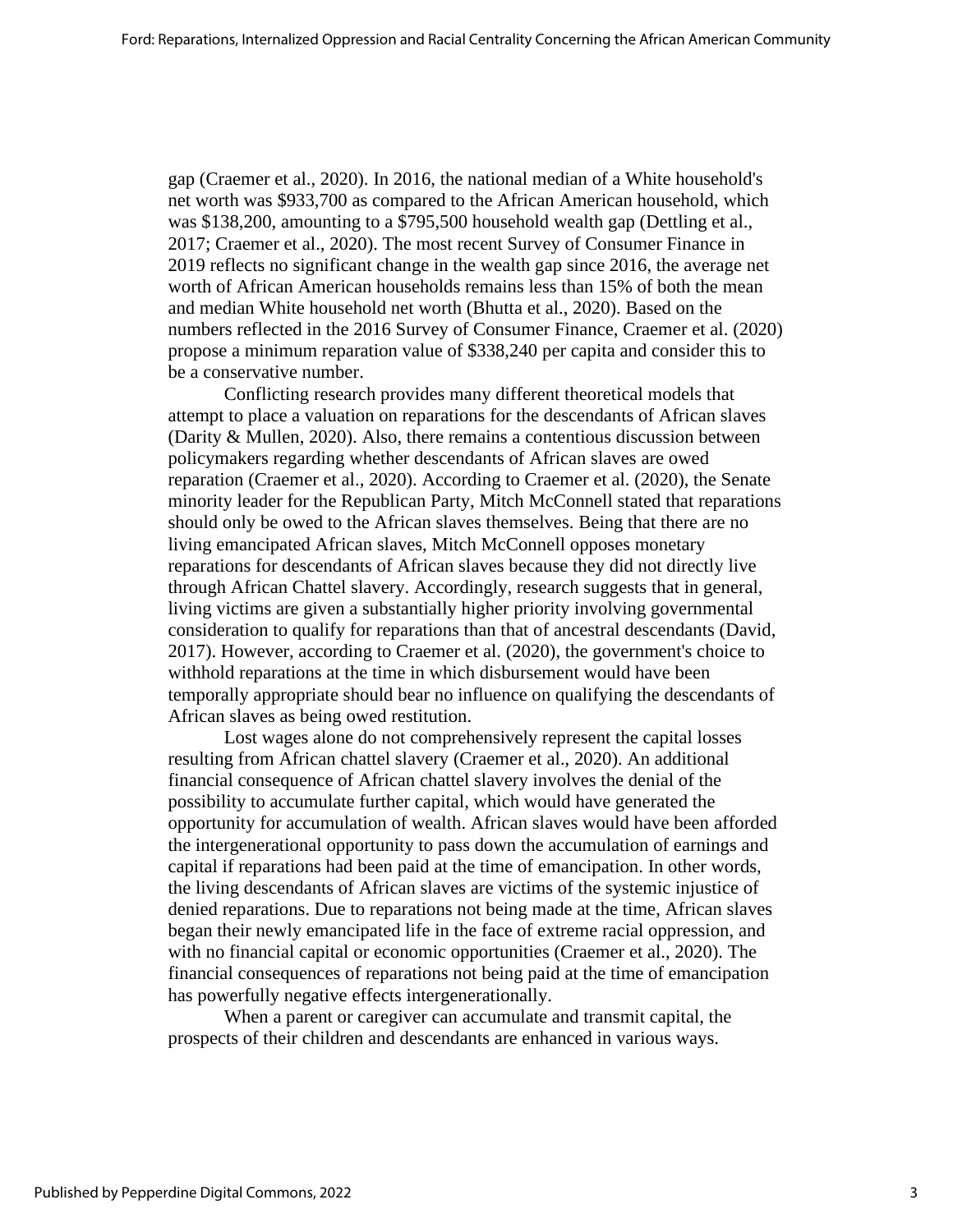Accumulated wealth and capital afford the chance for superior and higher education, travel, land and property ownership, and experiencing different cultures (Craemer et al., 2020). According to Roman (2017), among the benefits previously listed, monetary reparations provide empowerment and decreased internalized oppression, which correlates positively to racial centrality. Though the chance to prevent the negative intergenerational economic effects from the denial of reparations has passed, there remains an opportunity to offer the contemporary descendants of African slaves the financial advantages that research suggests they are owed (Craemer et al., 2020). In contrast to the benefits of monetized reparations for the descendants of African slaves, further symptoms of systemic oppression stemming from denied reparations are demonstrated throughout the literature to have negative consequences specifically regarding internalized oppression and racial centrality (Bryant, 2011; Davidai & Walker, 2021). A study by Davidai and Walker (2021) found that acknowledging the systemic history behind the Black-White wealth gap is imperative to understanding contemporary disparities in economic mobility.

#### **The Cost of Unpaid Reparations**

With equal opportunities to accumulate wealth and capital being a benefit of paid reparations, the cost would be the continuation of economic oppression and inequity (Davidai & Walker, 2021). Examination of the wealth gap and economic mobility disparities reveals why unpaid reparations have a direct correlation to modern financial, social, and psychological consequences that affect the African American community. A study by Gillum (2019) suggests that poverty and residential immobility are critical factors that affect the African American community and have a direct link to the legacy of African chattel slavery. In the United States, poverty is measured by total family income set as a ratio to the poverty threshold, which as of 2019 was \$31,275, if the total family income is below the threshold, then they are in poverty (US Census Bureau, 2020). A study by Davidai & Walker (2021) discusses common misconceptions regarding African American upward economic mobility potential, the most significant finding was that African Americans are to blame for their hardships, rather than systemic injustice. However, research supports the theory that economic inequity can be linked directly to denied reparations as a framework for understanding contemporary systemic inequality (Craemer et al., 2020).

One of the consequences of economic inequality is poverty, a systemic issue within the African American community that is expansive from the perspective of mental health (Gillum, 2019). First, poverty has been directly linked to violence within the African American community. Violence against African Americans has been historically reinforced and accepted which has fostered a lack of racial centrality (Bryant, 2011; Ukombozi & McMillan, 2011). The literature also suggests that a variety of mental health outcomes can be linked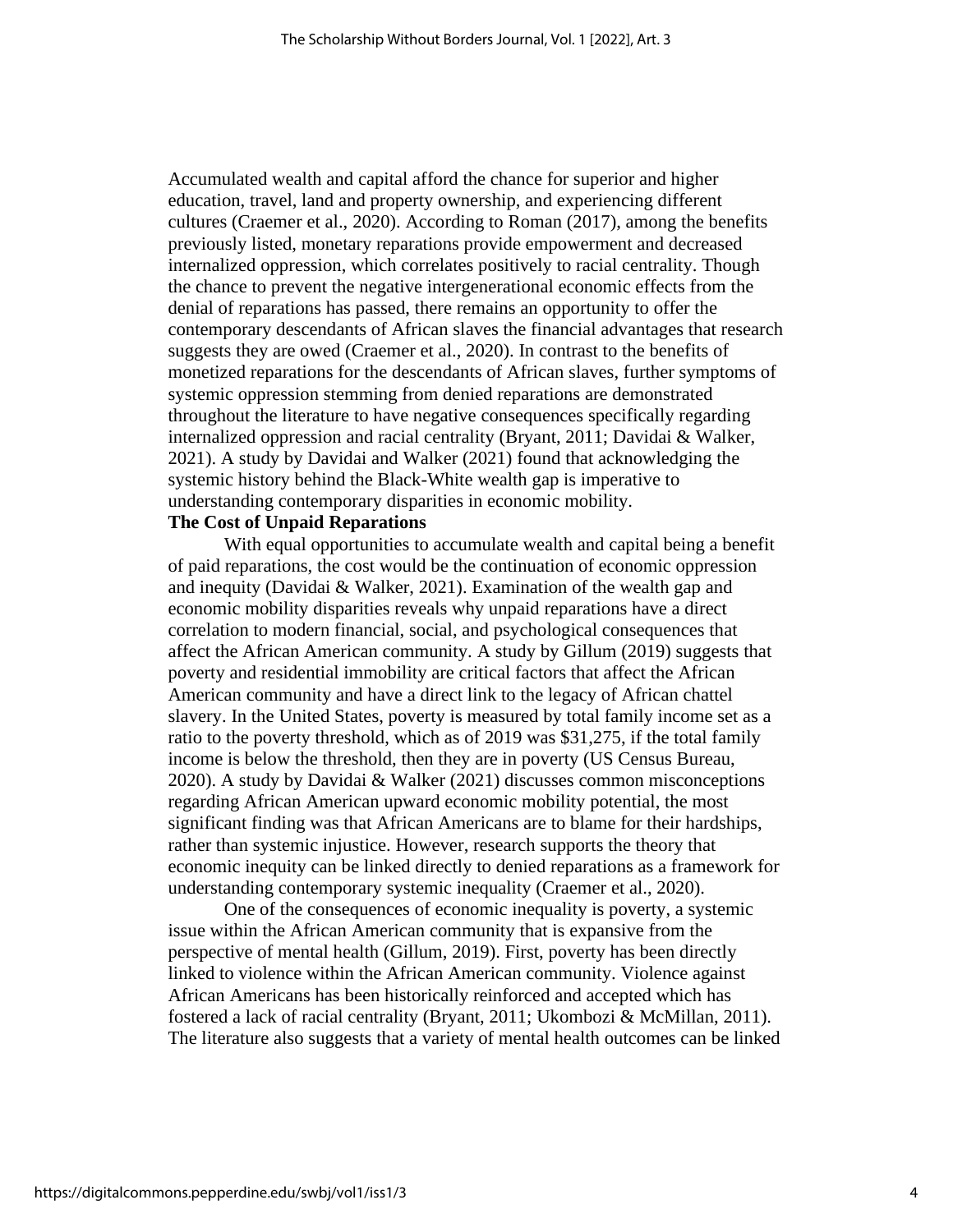to internalized oppression, and a lack of racial centrality (Baptiste & Hossain 2018; Barbarin et al., 2019; Bryant, 2011; Gillum, 2019; King & Page, 2017; Prager, 2017; Settles et al., 2010; Ukombozi & McMillan, 2011).

Second, African American individuals, particularly those living in impoverished areas, are exposed to race-specific stressors that affect mental health outcomes, described as "minority stress" which is a form of internalized oppression (Gillum, 2019). Minority stress within the African American community is correlated with a decrease in racial centrality and an increased risk for suicide, substance use disorder, post-traumatic stress disorder, and depression (Baptiste & Hossain 2018; Gillum, 2019; Settles et al., 2010). The consequences associated with living in poverty can be used to illustrate the connection between how paid reparations could help support the African American community financially while fostering positive racial centrality and a decrease in internalized oppression (Barbarin et al., 2019; Bryant, 2011; Gillum, 2019; King & Page, 2017; Prager, 2017; Settles et al., 2010; Ukombozi & McMillan, 2011).

Though poverty is used as a paradigm, the consequences of systemic inequity can be applied to the African American community across all socioeconomic statuses and ancestral backgrounds (Craemer et al., 2020; Davidai & Walker, 2021). The denial of reparations has become the foundation for contemporary economic inequity that affects the African American community and has social and psychological consequences, such as internalized oppression, decreased racial centrality, increased susceptibility to violence, increased risk for poor mental health outcomes, and continued economic disparity.

# **Limitations and Further Research**

Further research that examines the economic oppression that the African American community faces throughout different socioeconomic statuses is needed. There is also a need for further research regarding how to determine the valuation of reparations. One of the limitations found was that genetic lineage could have a negative correlation between reparations and internalized oppression. The family trees of descendants of African slaves will always hit what genealogists call "the brick wall" (Ellis, 2020). This represents the fact that African slaves were not considered people, but property and as such were not included in the Census. To prove lineage, African slaves would need to be traced back through their owner's information. Consequently, an African American individual may know that they are a descendent of an African slave through passed down stories, but they would still possibly be denied reparations because of the inability to find the necessary documentation to prove lineage. This could be an issue that causes further internalized oppression for an individual if they possessed the knowledge that they are a direct descendant of an African slave but were unable to prove lineage. Research is also necessary that discusses ways to make finding African slave owner's information more accessible, and quantitative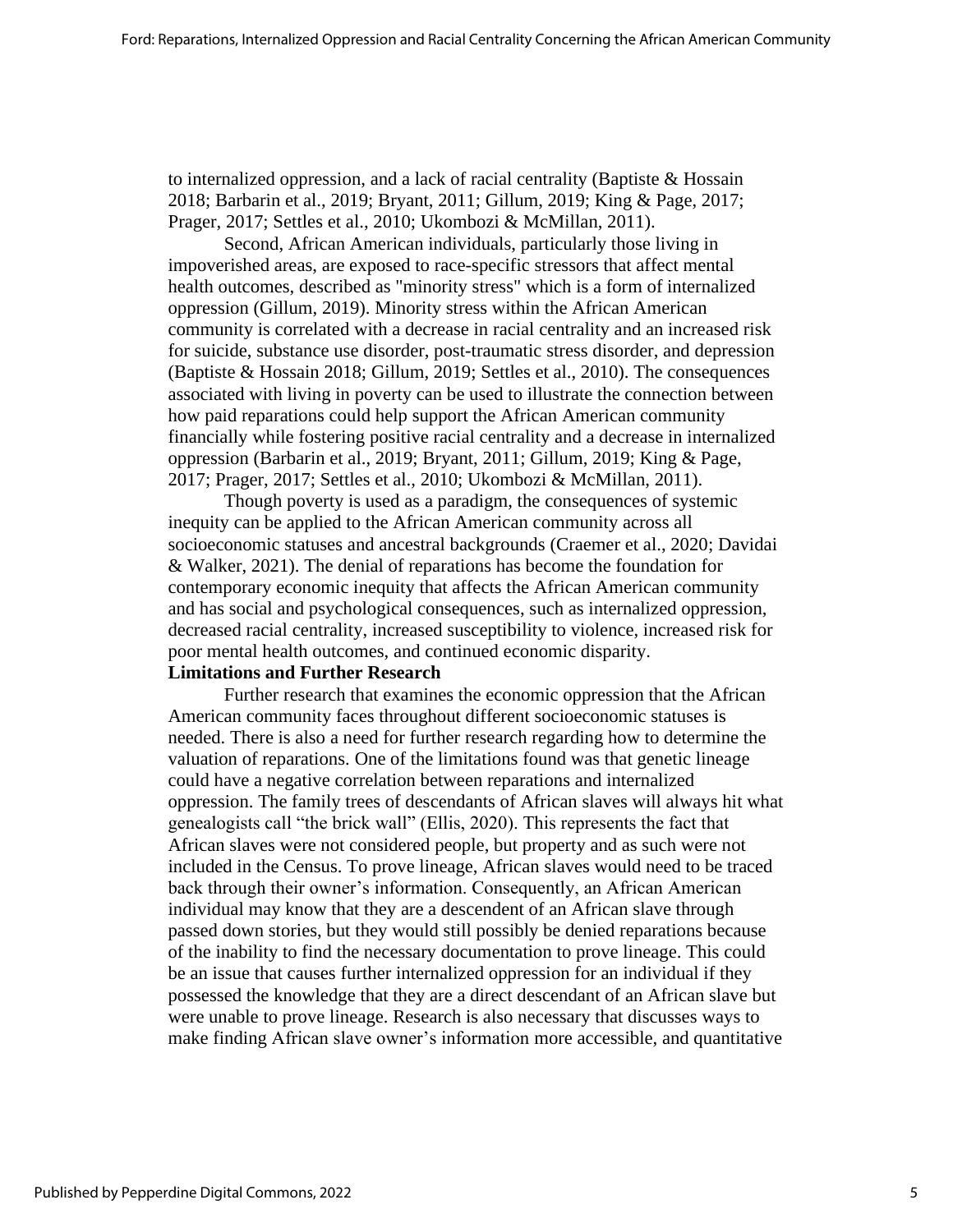data representing the number of African slaves who have already been traced back through their owners.

# **Conclusion**

The African American community has been affected socially, economically, and systemically through the intergenerational effects of African chattel slavery (Craemer et al., 2020; King & Page, 2017; Prager, 2017; Ukombozi & McMillan, 2011). Racial subjugation has been passed down through the generations and has led to contemporary issues that affect the African American community such as internalized oppression, racial centrality, and economic inequity. The current system that reinforces economic disparities and oppresses the African American community continues to deny reparations to the descendants of African slaves.

Arguments made against reparations reflect the difficulty in determining the valuation of paid restitution. Also, living victims of crimes against humanity generally take precedence over direct descendants when deciding who is owed reparations (David, 2017). In contrast, along with illustrating a way to quantitatively determine what a conservative numerical value could be, Craemer et al. (2020) reinforce the idea that the denial of reparations intergenerationally has negative effects on the African American community in such a way that paid reparations would be a step toward economic and social parity.

There are common misconceptions that African Americans are to blame for economic and social hardships, rather than a system historically stacked against them (Davidai & Walker, 2021). However, the literature supports the theory that African chattel slavery, denial of reparations, and the intergenerational effects that followed are correlated with a large African American versus White wealth gap and contributes to high poverty rates within the African American community (Gillum, 2019; Craemer et al., 2020; Davidai & Walker, 2021). African American individuals who live in impoverished areas are susceptible to race-specific stressors associated with an increased risk for suicidality, substance use disorder, post-traumatic stress disorder and depression (Baptiste & Hossain 2018; Gillum, 2019; Settles et al., 2010). Such outcomes discussed in this article reflect the consequences of unpaid reparations and illustrate the need for paid restitution.

Paid reparations would provide the descendants of African slaves not only a lump sum payment but the ability to make capital gains and accumulate assets that can be passed down intergenerationally (Craemer et al., 2020). Also, paid restitution would display a societal acknowledgment of the historical significance of African chattel slavery, which would lend itself to positive racial centrality and decreased internalized oppression (King & Page, 2017; Prager, 2017; Ukombozi & McMillan, 2011). Further research is needed to reinforce the connection between reparations, internalized oppression, and racial centrality.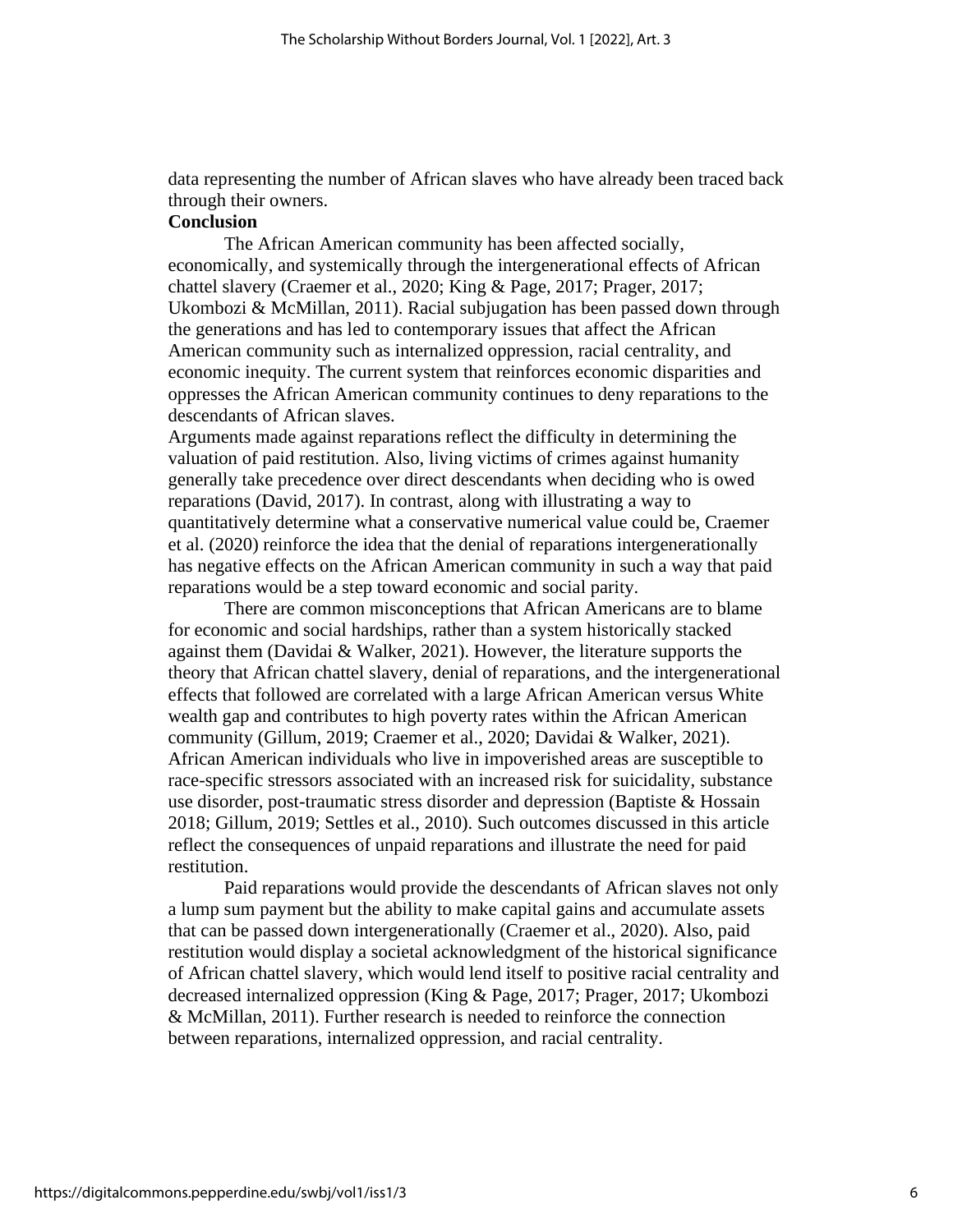#### **References**

- Baptiste-Roberts, K., & Hossain, M. (2018). Socioeconomic Disparities and Selfreported Substance Abuse-related Problems. *Addiction & Health, 10*(2), 112–122. https://doi-org.lib.pepperdine.edu/10.22122/ahj.v10i2.561
- Barbarin, O. A., Hitti, A., & Copeland, L. N. (2019). Behavioral and Emotional Development of African American Boys Growing Up in Risky Environments. Child Development Perspectives, 13(4), 215–220. <https://doi-org.lib.pepperdine.edu/10.1111/cdep.12341>
- Bhutta, N., Chang, A. C., Dettling, L. J., & Hsu, J. W. (2020b). Disparities in Wealth by Race and Ethnicity in the 2019 Survey of Consumer Finances. *FEDS Notes*, *2020*(2797). https://doi.org/10.17016/2380-7172.2797
- Bryant, W. (2011). Internalized racism's association with African American male youth's propensity for violence. J*ournal of Black Studies, 42*(4), 690-707. <http://www.jstor.org.lib.pepperdine.edu/stable/41151366>
- Craemer, T., Smith, T., Harrison, B., Logan, T., Bellamy, W., & Darity, W. (2020). Wealth Implications of Slavery and Racial Discrimination for African American Descendants of the Enslaved. *The Review of Black Political Economy*, *47*(3), 218–254. <https://doi.org/10.1177/0034644620926516>
- Darity, W. A., & Mullen, K. A. (2020). *From Here to Equality: Reparations for Black Americans in the Twenty-First Century*. University of North Carolina Press.
- David, R. (2017). What We Know About Transitional Justice: Survey and Experimental Evidence. *Political Psychology*, *38*, 151–177. <https://doi.org/10.1111/pops.12395>
- Davidai, S., & Walker, J. (2021). Americans Misperceive Racial Disparities in Economic Mobility. *Personality and Social Psychology Bulletin*, 014616722110241.<https://doi.org/10.1177/01461672211024115>
- Dettling, L. J., Hsu, J. W., Jacobs, L., Moore, K. B., & Thompson, J. P. (2017). Recent Trends in Wealth-Holding by Race and Ethnicity: Evidence from the Survey of Consumer Finances. *FEDS Notes*, *2017*(2083). https://doi.org/10.17016/2380-7172.2083
- Ellis, N. (2020, February 25). *Lost Lineage: The quest to identify black Americans' roots*. Washington Post. [https://www.washingtonpost.com/nation/2020/02/25/lost-lineage-quest](https://www.washingtonpost.com/nation/2020/02/25/lost-lineage-quest-identify-black-americans-roots/)[identify-black-americans-roots/](https://www.washingtonpost.com/nation/2020/02/25/lost-lineage-quest-identify-black-americans-roots/)
- Gillum, T. L. (2019). The intersection of intimate partner violence and poverty in Black communities. *Aggression and Violent Behavior*, *46*, 37–44. https://doi.org/10.1016/j.avb.2019.01.008